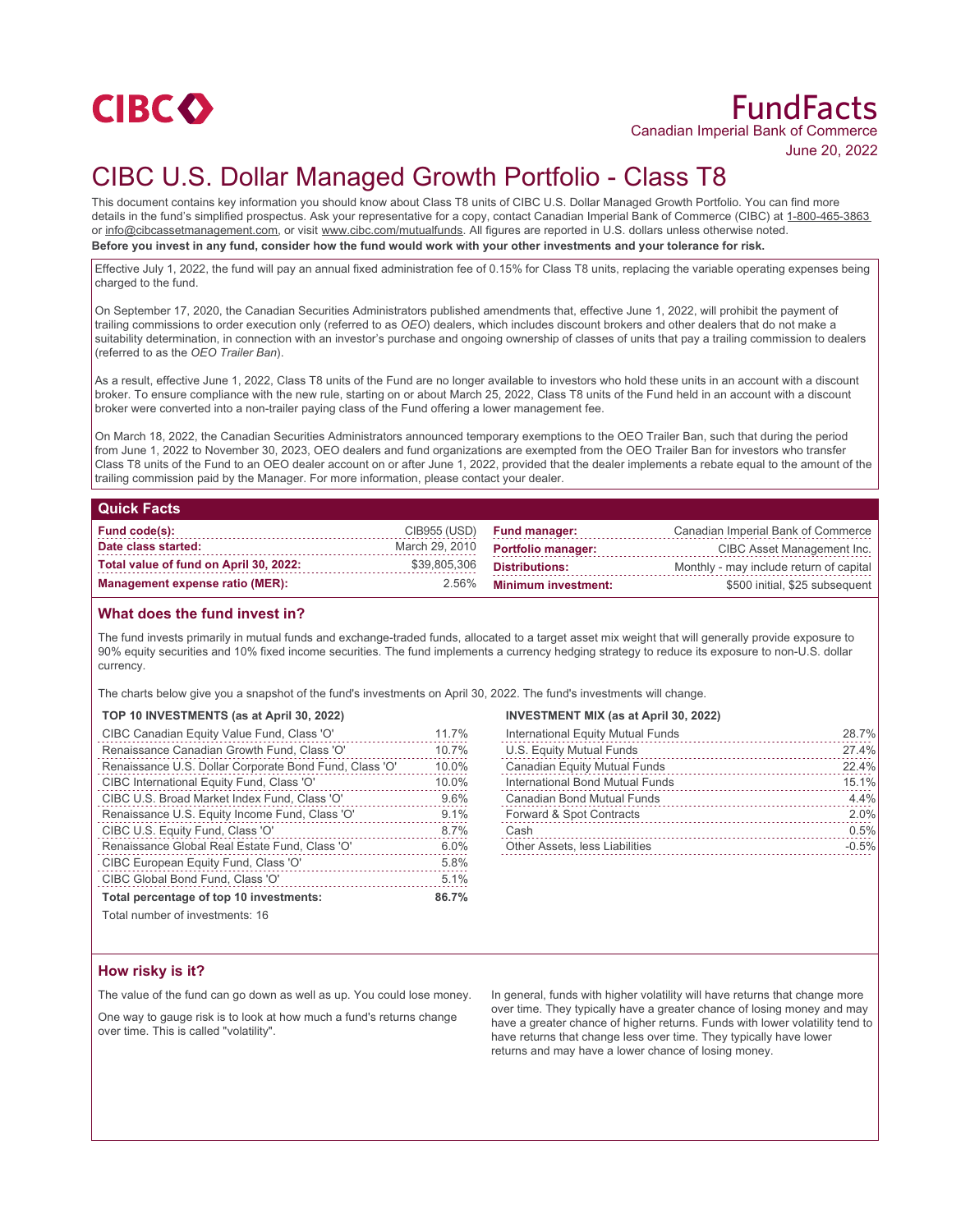# **FundFacts**

For more information about the risk rating, refer to *Investment Risk Classification Methodology* under *Specific Information About Each of the Mutual Funds Described in this Document* in the fund's simplified prospectus. For more information about specific risks that can affect the fund's returns, refer to the simplified prospectus under the section *What* 

Like most mutual funds, this fund does not have any guarantees. You

*are the Risks of Investing in the Fund?* for the fund.

may not get back the amount of money you invest.

#### **Risk rating**

CIBC has rated the volatility of this fund as **Medium**.

This rating is based on how much the fund's returns have changed from year to year. It does not tell you how volatile the fund will be in the future. The rating can change over time. A fund with a low risk rating can still lose money.



**How has the fund performed?**

This section tells you how Class T8 units of the fund have performed over the past 10 years. Returns are after expenses have been deducted. These expenses reduce the fund's returns.

**No guarantees**

#### **YEAR-BY-YEAR RETURNS**

This chart shows how Class T8 units of the fund performed in each of the past 10 calendar years. Class T8 units dropped in value in 2 of the 10 years. The range of returns and change from year to year can help you assess how risky the fund has been in the past. It does not tell you how the fund will perform in the future.



#### **BEST AND WORST 3-MONTH RETURNS**

This table shows the best and worst returns for Class T8 units of the fund in a 3-month period over the past 10 calendar years. The best and worst 3-month returns could be higher or lower in the future. Consider how much of a loss you could afford to take in a short period of time.

|                    | Return | 3 months ending | If you invested \$1,000 at the beginning of the period |
|--------------------|--------|-----------------|--------------------------------------------------------|
| <b>Best return</b> | 14.8%  | June 30, 2020   | Your investment would rise to \$1,148                  |
| Worst return       | -16.6% | March 31, 2020  | Your investment would drop to \$834                    |

#### **AVERAGE RETURN**

The annual compounded return of Class T8 units of the fund was 6.8% over the past 10 years. If you had invested \$1,000 in the fund 10 years ago, your investment would be worth \$1,934 as at April 30, 2022.

| Who is this fund for?                                                                                                                                                                                                                  | A word about tax                                                                                                                                                                                                                                                                                     |
|----------------------------------------------------------------------------------------------------------------------------------------------------------------------------------------------------------------------------------------|------------------------------------------------------------------------------------------------------------------------------------------------------------------------------------------------------------------------------------------------------------------------------------------------------|
| Investors who:<br>• are seeking diversification by having some exposure to the U.S. dollar;<br>• are seeking long-term capital growth with a secondary focus on modest<br>income generation; and<br>• are investing for the long term. | In general, you will have to pay income tax on any money you make on a<br>fund. How much you pay depends on the tax laws where you live and<br>whether or not you hold the fund in a registered plan such as a<br>Registered Retirement Savings Plan (RRSP) or a Tax-Free Savings<br>Account (TFSA). |
| You must use U.S. dollars to buy this fund.                                                                                                                                                                                            | Keep in mind that if you hold your fund in a non-registered plan, fund<br>distributions are included in your taxable income, whether you receive<br>them in cash or have them reinvested.                                                                                                            |

# **How much does it cost?**

The following tables show the fees and expenses you could pay to buy, own, and sell Class T8 units of the fund. The fees and expenses - including any commissions - can vary among classes of a fund and among funds. Higher commissions can influence representatives to recommend one investment over another. Ask about other funds and investments that may be suitable for you at a lower cost.

#### **1. SALES CHARGES**

There are no sales charges payable when you buy, switch, or sell units of the fund through CIBC Securities Inc. or CIBC Investor Services Inc. You may pay sales charges if you purchase units of the fund through another firm.